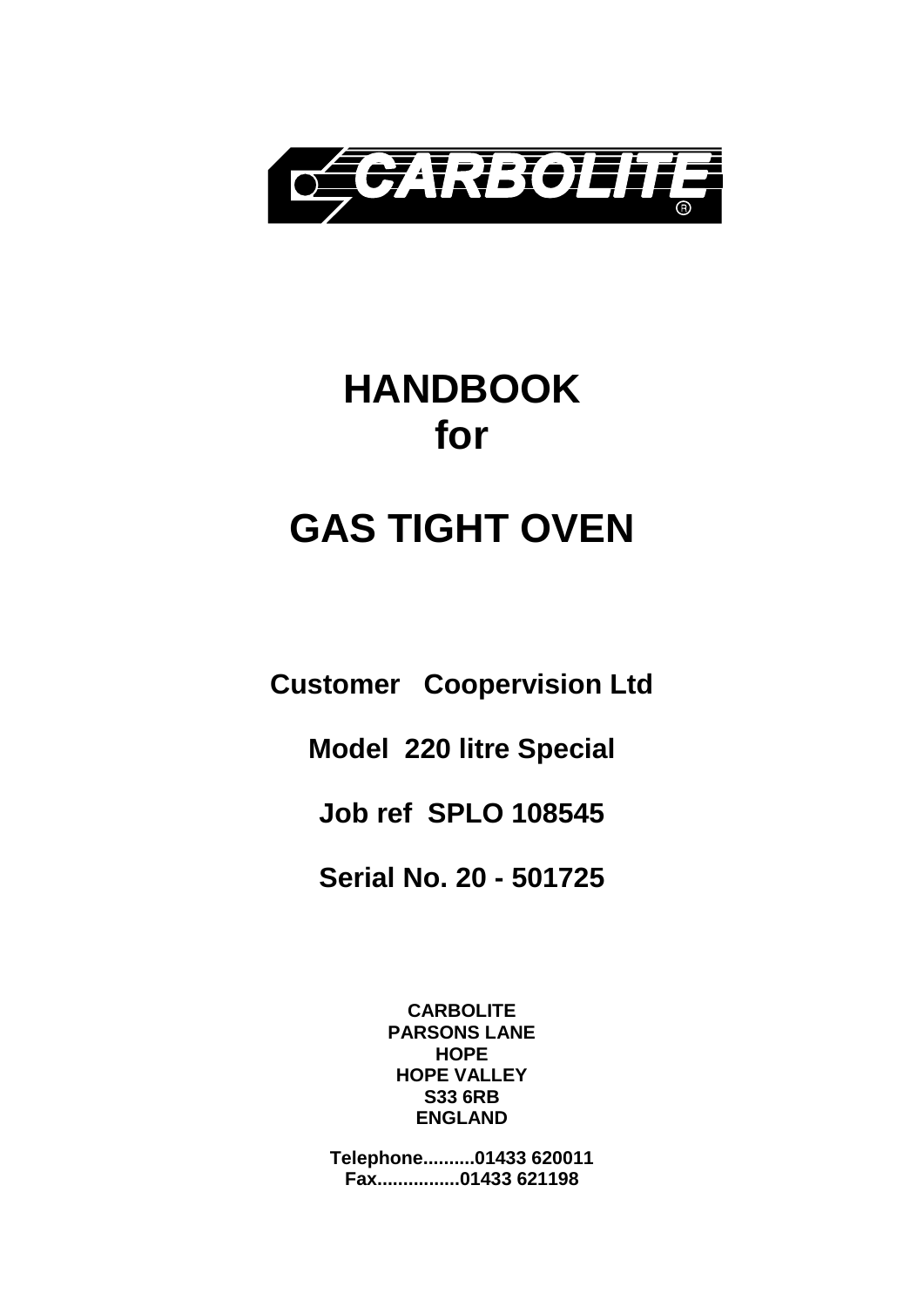### **CONTENTS**

Introduction Technical Specification Installation Operation **Maintenance** Temperature Check Fault Finding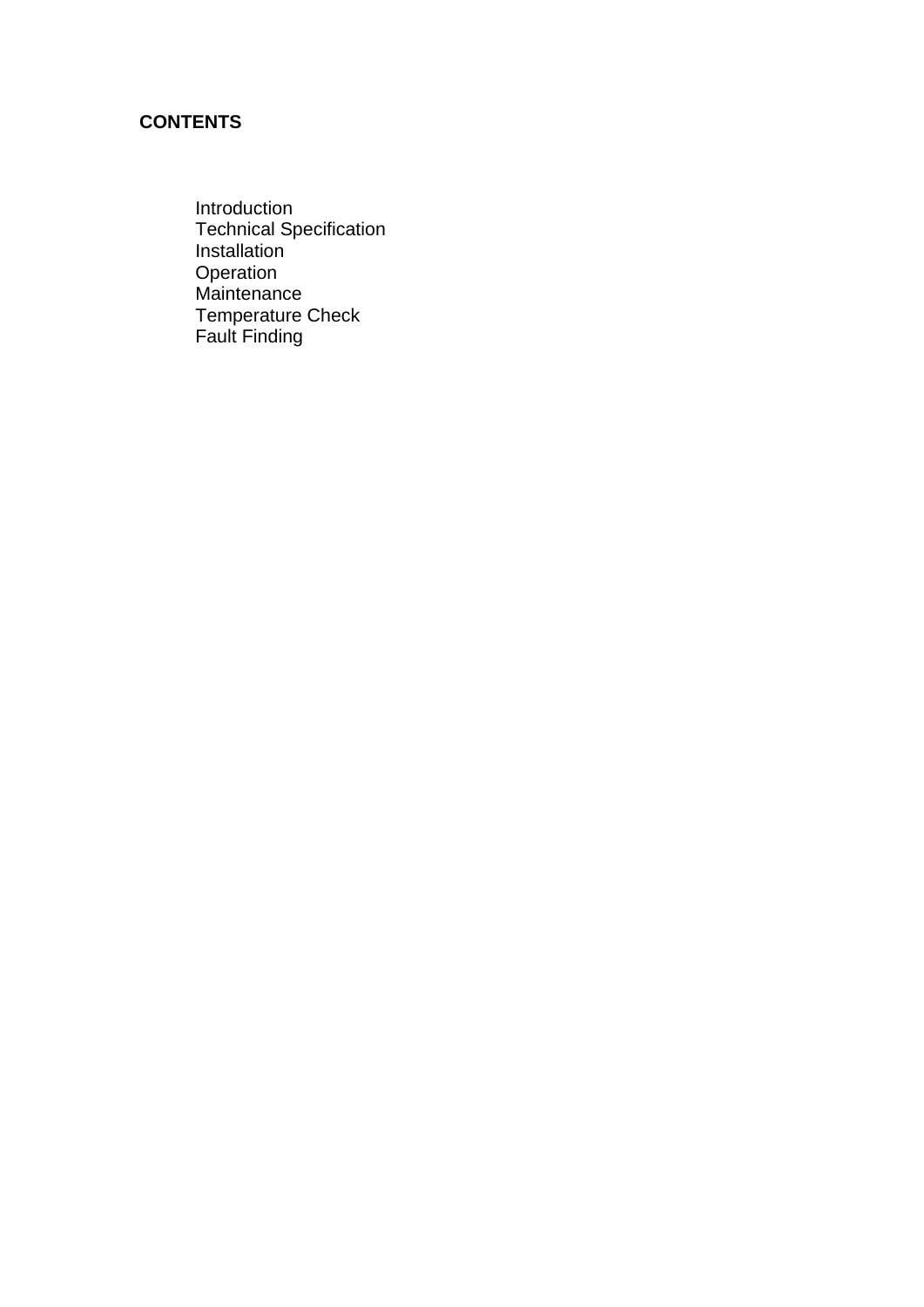#### **INTRODUCTION**

This handbook contains information for the guidance of the operators of CARBOLITE Ovens.

It should be read fully before the equipment is connected to the electricity supply

The manual contains a full description of the unit together with information on the installation, operation and maintenance procedures.

It is hoped that it will supply all the information needed to operate the unit in its most efficient manner. If however there are any other questions to which you require answers then please contact our Technical Support Team who will be pleased to help you.

In the unlikely event of a breakdown then please contact our Service Department who will arrange for one of our service engineers to visit you.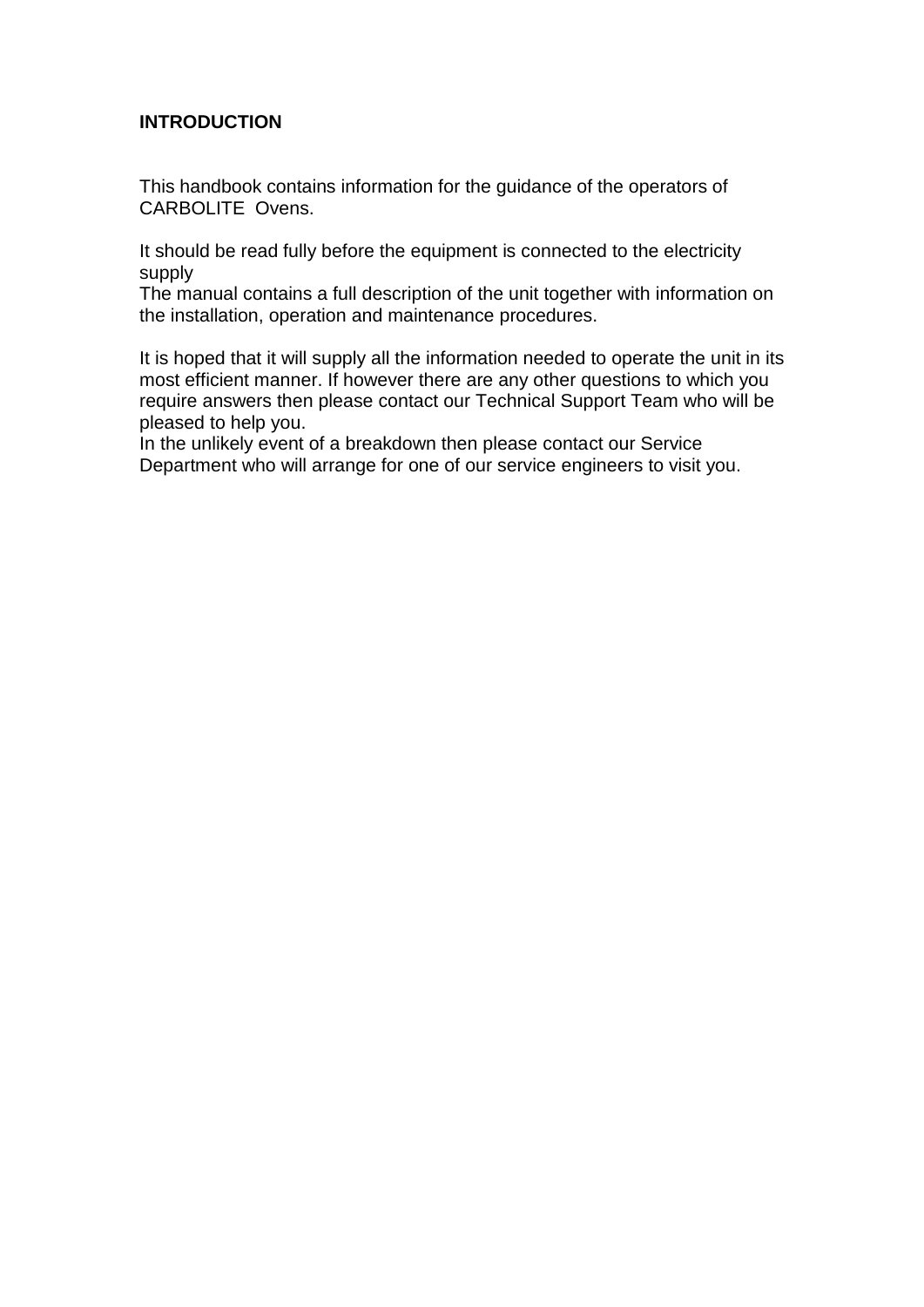# **TECHNICAL SPECIFICATION**

#### **DESCRIPTION OF EQUIPMENT**

 Controlled Atmosphere Oven suitable for use in a batch production environment. The oven is suitable for use with inert gases such as nitrogen. The fully sealed inner case enables oxygen levels of less than 50ppm to be achieved in the work chamber.

#### **INTERIOR CHAMBER DIMENSIONS**

610mm high x 610mm wide x 610mm deep

#### **NORMAL WORKING TEMPERATURE RANGE**

 $50^{\circ}$ C to 200 $^{\circ}$ C

#### **MAXIMUM OPERATING TEMPERATURE**

200C

#### **TEMPERATURE STABILITY**

Better than  $\pm 1^{\circ}$ C under steady state conditions.

#### **TEMPERATURE UNIFORMITY**

Better than  $\pm 5^{\circ}$ C over the full working range. Better than  $\pm 2^{\circ}$ C up to 130 $^{\circ}$ C.

#### **TEMPERATURE SENSOR**

 Type "K" Mineral Insulated Thermocouples. A separate 15mm OD pipe with a gas tight end seal is provided to enable survey thermocouples to enter the chamber.

#### **TEMPERATURE CONTROL**

 Eurotherm 2404 digital solid state Time/Temperature programme controller with 0-10 volt analogue retransmission of the measured value. The signal is brought out to a multiway connector on the rear of the control cabinet.

#### **POWER CONTROL**

 Thyristor based solid state relay working in the fast cycle zero voltage-switching mode.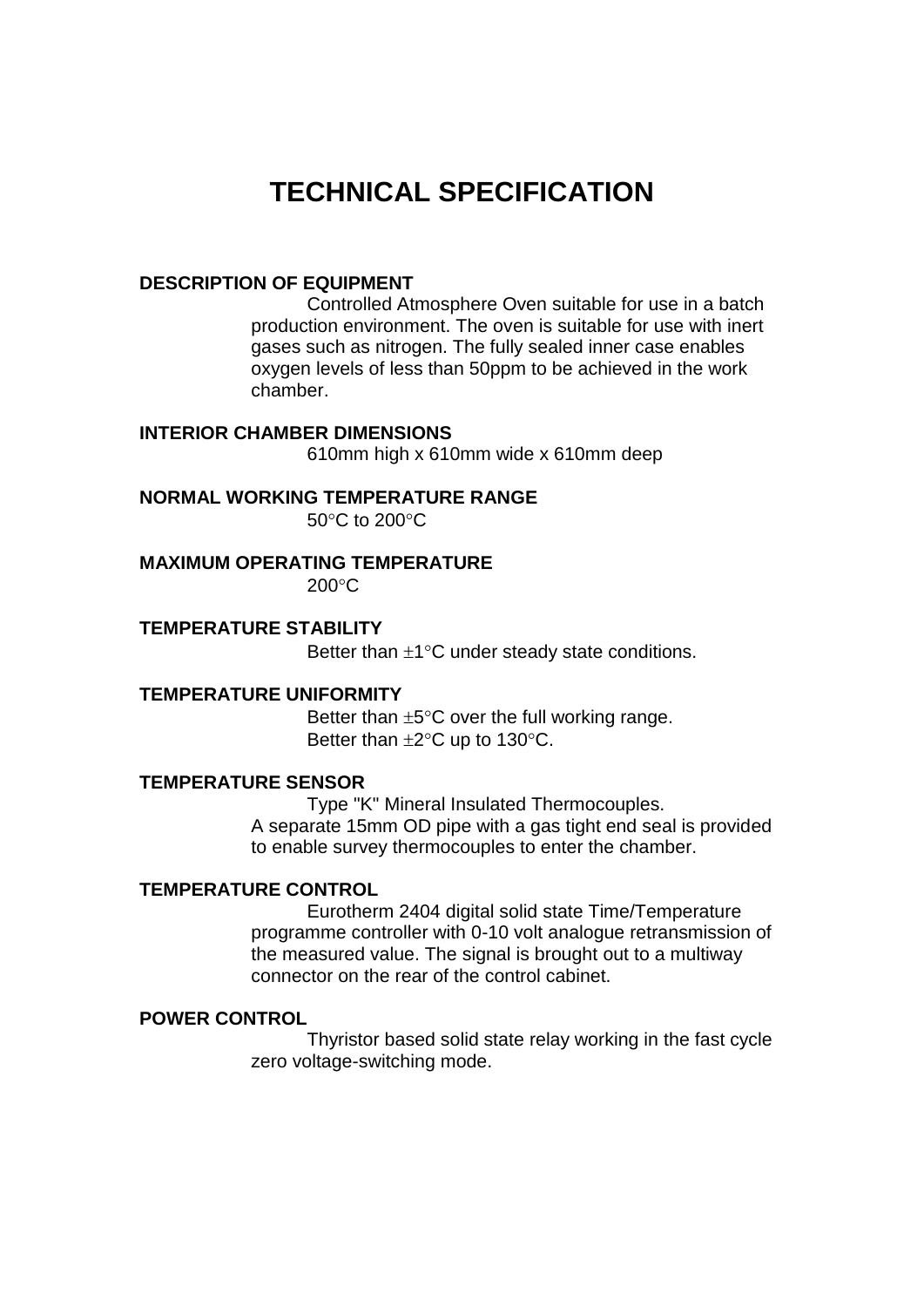#### **OVERTEMPERATURE PROTECTION**

 Eurotherm 2116 on/off controller and separate safety contactor. This controller will shut down the heating elements in an over temperature condition but the main fan and nitrogen gas flow will continue.

#### **AIR CIRCULATION**

 Forced air circulation by top mounted fan and air guide system. A nitrogen gas purge around the fan shaft helps to reduce contamination around the motor seal. The motor is stationary during the nitrogen purge stage of the cycle and runs during the heating and cooling stages.

#### **LOCATION OF CONTROLS**

 All controls including the Oxygen analyser are mounted in a control box on the top of the oven. A large indicator lamp is fitted to show that an oven cycle is running. The light is steady when the cycle is running and flashing when the cycle is complete. All the wiring within the control cabinet will be in PTFE insulated cable.

#### **INTERIOR CHAMBER MATERIALS**

 Grade 430 dull polished ferritic stainless steel fully seam welded to form a gas tight enclosure. The heaters and thermocouples are sealed into the inner chamber with compression fittings located on the outside of the main case.

#### **EXTERIOR MATERIALS AND FINISH**

 Stainless steel rectangular hollow section tube panelled with zinc coated mild steel sheet and finished with two-pack epoxy semi gloss paint. The main body of the oven and the control panel is in Cream RAL 9001 and the door is finished in Blue RAL5015.

#### **NVP EXTRACTION**

On either side of the oven at the front are two 50mm ports complete with stainless steel ball valves to enable the chamber to be manually purged with air prior to opening the door. A 75mm OD tube facing upwards is provided to connect to the customers extract system.

#### **THERMAL INSULATION**

High quality mineral wool blanket.

#### **CHAMBER ACCESS**

 Centrally pivoting door with two over centre toggle clamps on each side. This arrangement allows the door to fit squarely to the front of the oven and reduce the stress on the door seal close to the hinges. A door switch is fitted. The design is improved to eliminate the use of a striker plate that might interfere with the swinging operation of the door.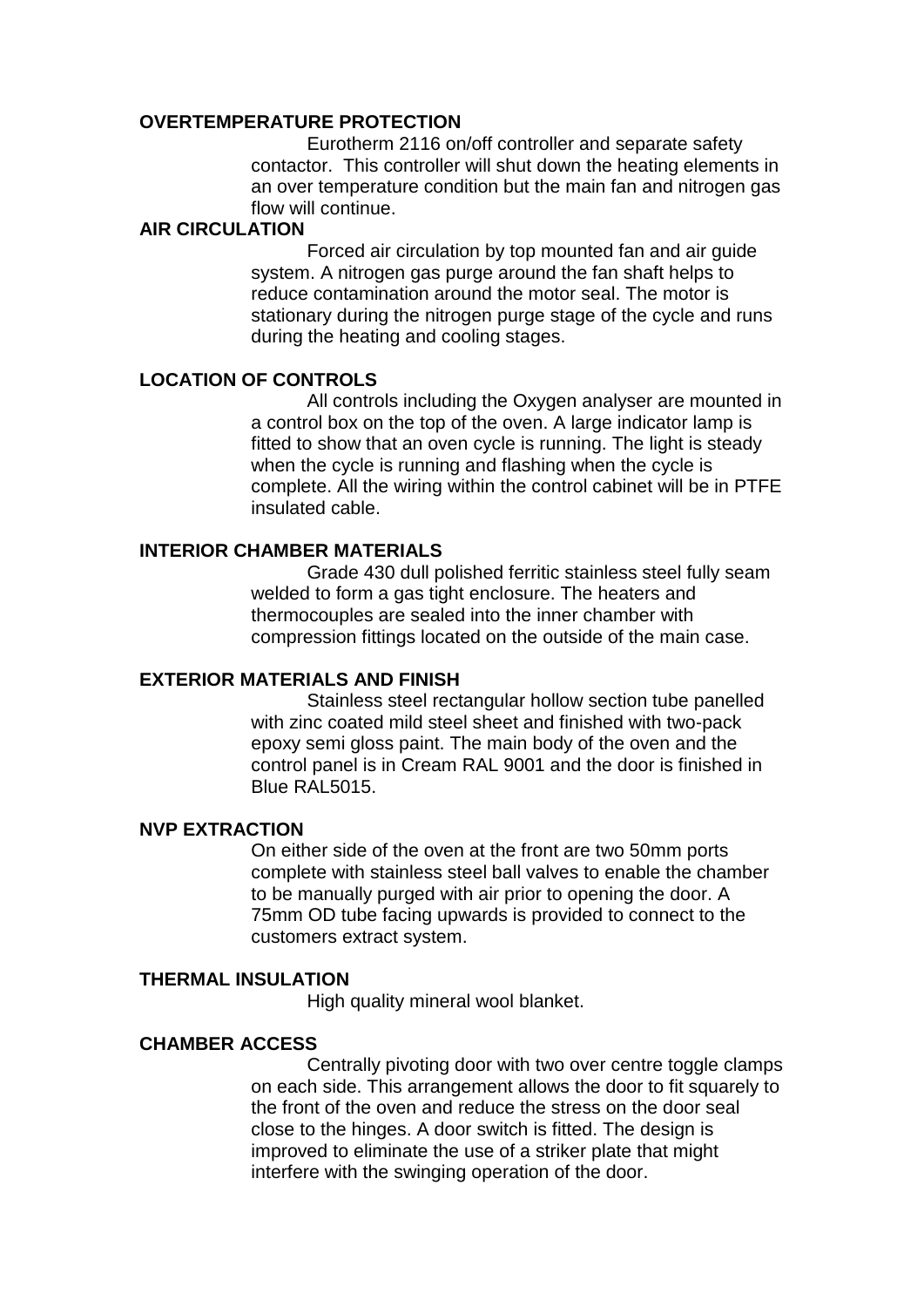#### **SHELVES & RUNNERS**

 The chamber is supplied with 6 pairs of shelf runners at 100mm centres. Six nickel-plated wire grid shelves are supplied. The shelf runners are removable should the method of loading the oven be changed in the future.

#### **HEATING ELEMENTS**

 Mineral Insulated metal sheathed elements sealed with compression fittings where they pass into the chamber.

#### **POWER REQUIREMENTS**

Total heating power is 3.0kW

#### **POWER SUPPLY REQUIRED**

 240 volts single phase and neutral 50Hz. The supply cable is 2 metres long and fitted with an industrial 16amp 3 pin industrial plug.

The control circuit is energised from a central UPS. An IEC connector is provided on the rear of the control cabinet to accept the supply.

#### **GAS CONTROL**

 Four solenoid valves, two flowmeters, and needle valves are supplied to ensure safe automatic working of the gas system. A timer is fitted to control the initial purge time during which a high gas flow clears the oxygen from the chamber. At the end of this period the flow reduces and the oven starts to heat up. The estimated high purge gas flow is 40 litres per minute for 90 minutes reducing to around 1 litre per minute during the heating and cooling phase of the process cycle. The purge flowmeter is scaled 10-100 litres per minute and the low flowmeter is scaled 0.6-5 litres per minute. A wash bottle/bubbler is mounted on the front of the control panel to give a visual indication of gas flow and create a small back pressure while the oven is running. A large bubble pot is located at the rear of the oven to act as an over pressure relief valve.

The gas exhaust pipe is located in the base of the chamber at the front left hand side. The 22mm OD pipe from the oven connects to a catchpot. The exhaust pipe from the catchpot is 22mm OD and runs at an angle up the left hand side of the oven.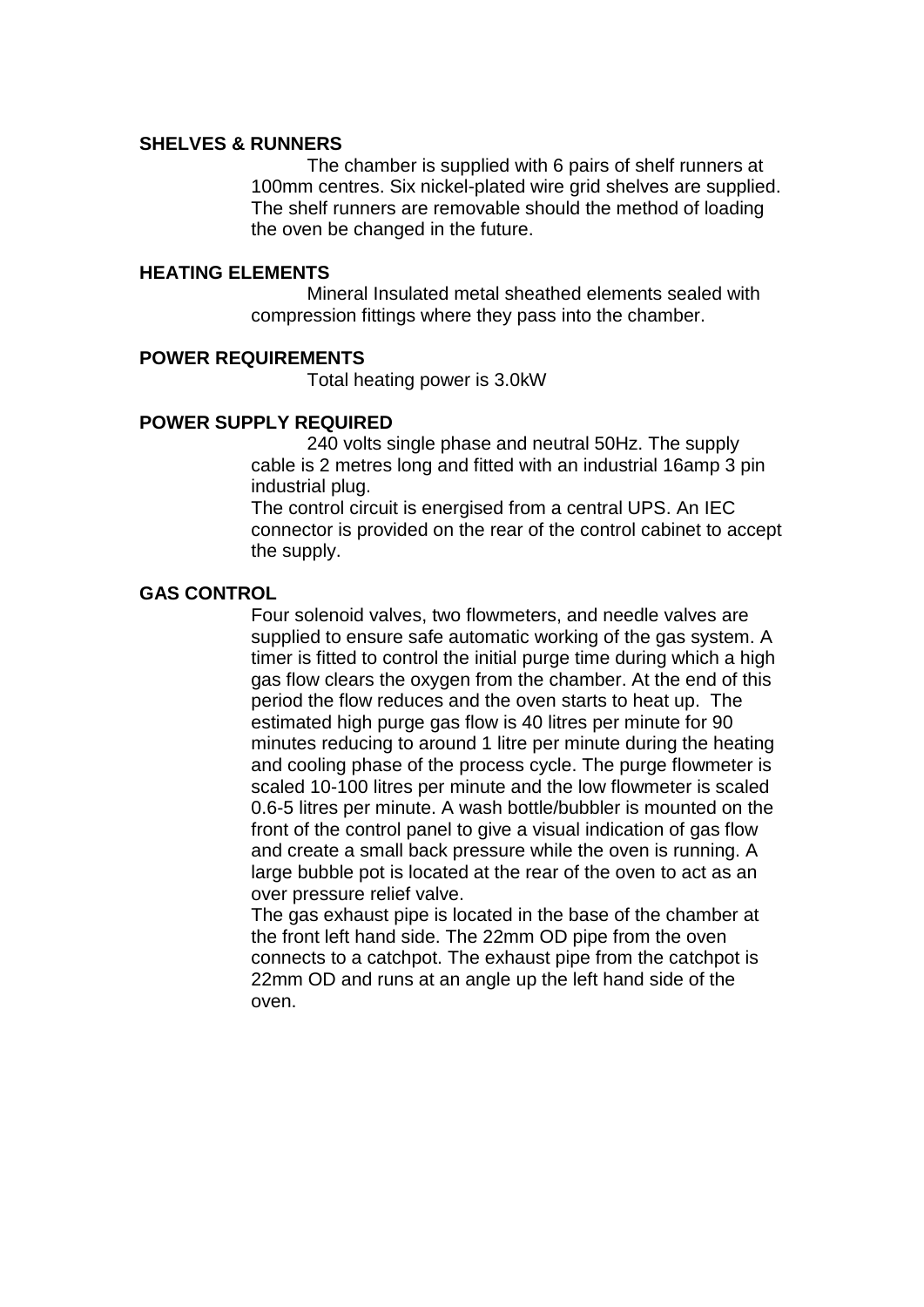#### **OXYGEN ANALYSER**

Provision is made for an Oxygen analyser to be fitted at a later date.

A separate sample pipe is provided in the top rear of the oven to connect to the analyser cell.

#### **OVEN STAND**

 An integral stand, fabricated from stainless steel, is included to raise the oven hearth to 700mm above floor level.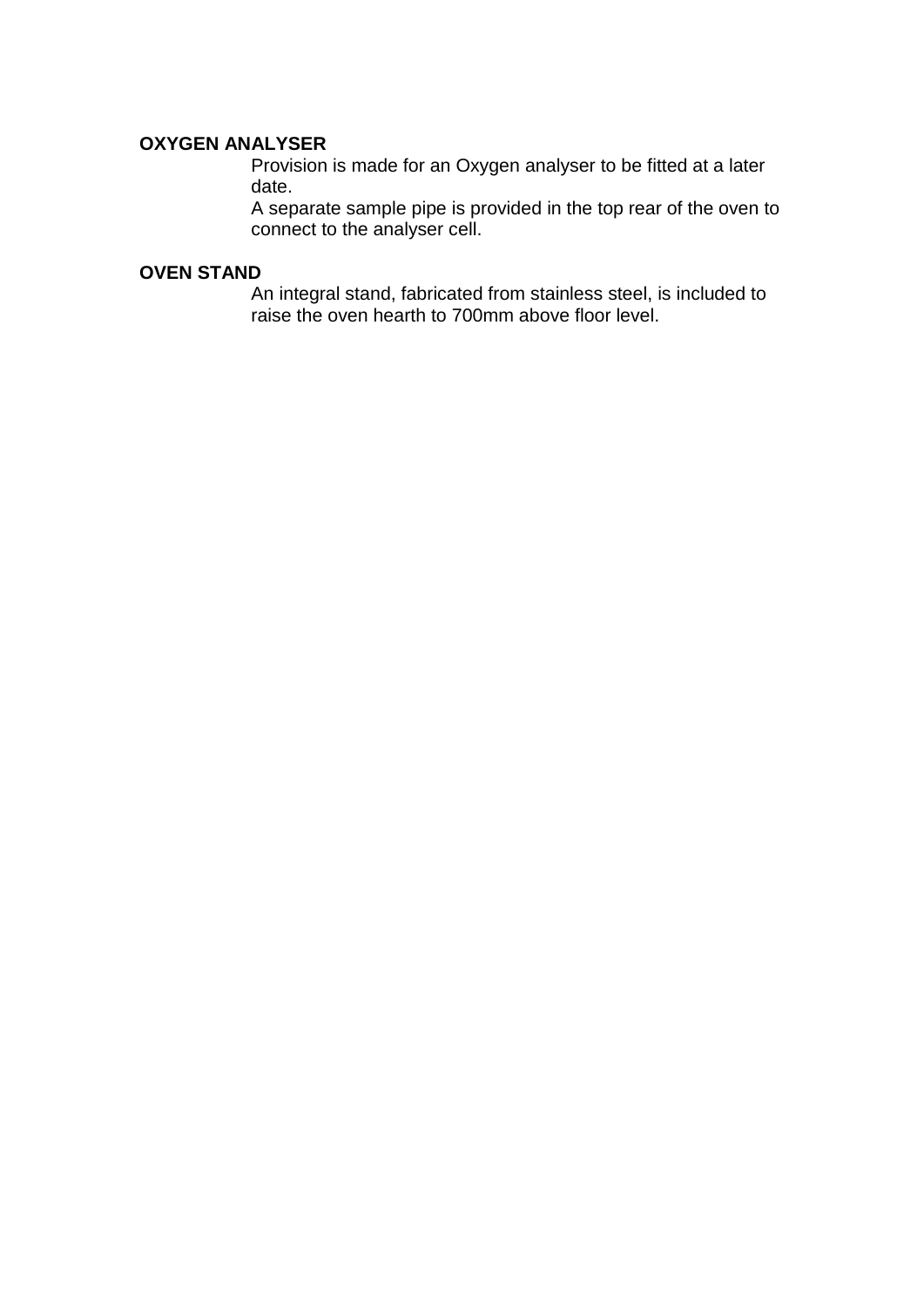# **INSTALLATION**<br>1. When unpact

When unpacking always lift the equipment by its base. Do not use door handles, projecting motors or terminal boxes for lifting.

2. Remove any packing materials from inside the chamber.

3. Electrical supply:

The oven is designed to run from two independent 240volt single phase and neutral supplies:

 The heaters and fan motor are supplied via a three core mains cable that is colour coded as follows:

 BROWN - LIVE (L) BLUE - NEUTRAL (N) GREEN/YELLOW - EARTH (E)

The cable is fitted with a 16amp three pin industrial plug.

The instrumentation is designed to be supplied from an uninterruptible power supply. The supply input is via an IEC chassis mounted plug on the rear of the control cabinet. An IEC line socket complete with a length of three core cable is provided.

The cable is colour coded as follows:

 BROWN - LIVE (L) BLUE - NEUTRAL (N) GREEN/YELLOW - EARTH (E)

- 4. Connections to the mains supply should be made only by a competent electrician.
- 5. Gas Supply

 The oven requires a supply of oxygen free nitrogen gas from either high pressure cylinders or a bulk supply of liquid nitrogen. The gas supply line pressure should be sufficient to enable a maximum flow rate of 50 litres per minute to be achieved. The gas supply is connected to the oven via a 10mm OD tube bulkhead connector.

6. Provision is made to retransmit the oven temperature and the oxygen level (if fitted) to a central data logger. A 25 way D socket is provided on the rear of the control cabinet. Please refer to the wiring schematic for the pin details on this connector.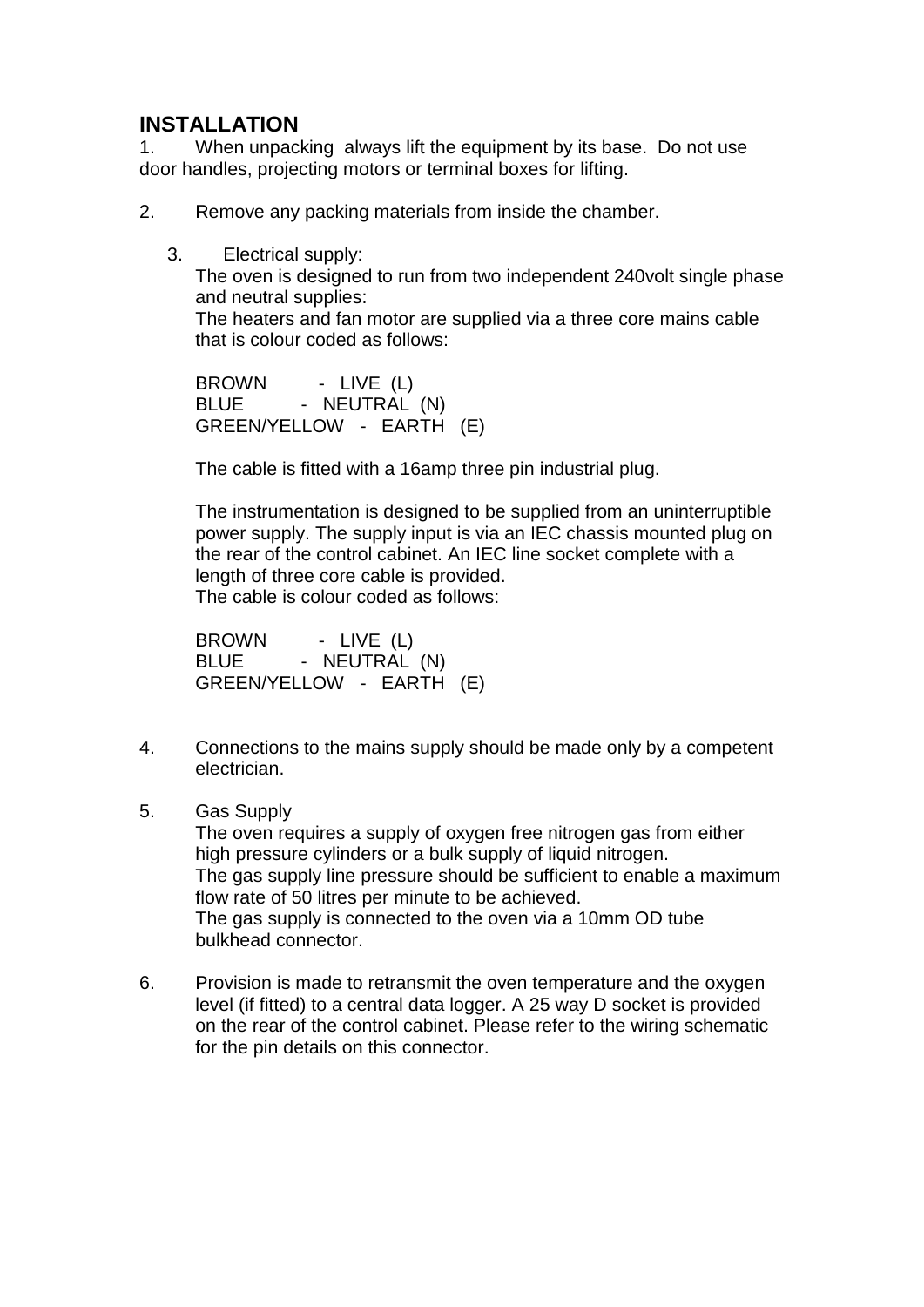#### **OPERATING INSTRUCTIONS FOR OPERATORS**

- 1. Switch on the Electricity and Gas supplies to the oven.
- 2. Load the oven and close the door securely. Turn the two large ball valve handles so that they lie across the front of the door.
- 3. The oven is fitted with a mains supply light and instrument switch. The light will be on whenever the chamber is connected to the supply. The switch cuts off power to the controllers. Operate the switch to activate the temperature controllers. The controllers become illuminated and go through a short test cycle.
- 4. Check that the purge timer is correctly set to the desired value.
- 5. Press the start push button. A flow of around 40 litres per minute will be indicated on the high range flowmeter.
- 6. At the end of the purge time the flowrate will automatically reduce to around 1.2 litres per minute as indicated on the low range flowmeter. The air recirculation fan will be energised and the oven will start warm up at the controlled rate.
- 7. The oven will proceed through its programme and then cool down.
- 8. When the chamber has cooled down sufficiently for the door to be opened without damaging the work open the two ball valves to admit air and flush out the chamber. Wait a few minutes for the air to purge the chamber then press the stop button.
- 9. Pressing the stop button automatically resets the timer and programme controller. Opening the door when the oven is running will have exactly the same effect.
- 10. Open the door and unload the oven.
- 11. The oven can then be reloaded and the process repeated.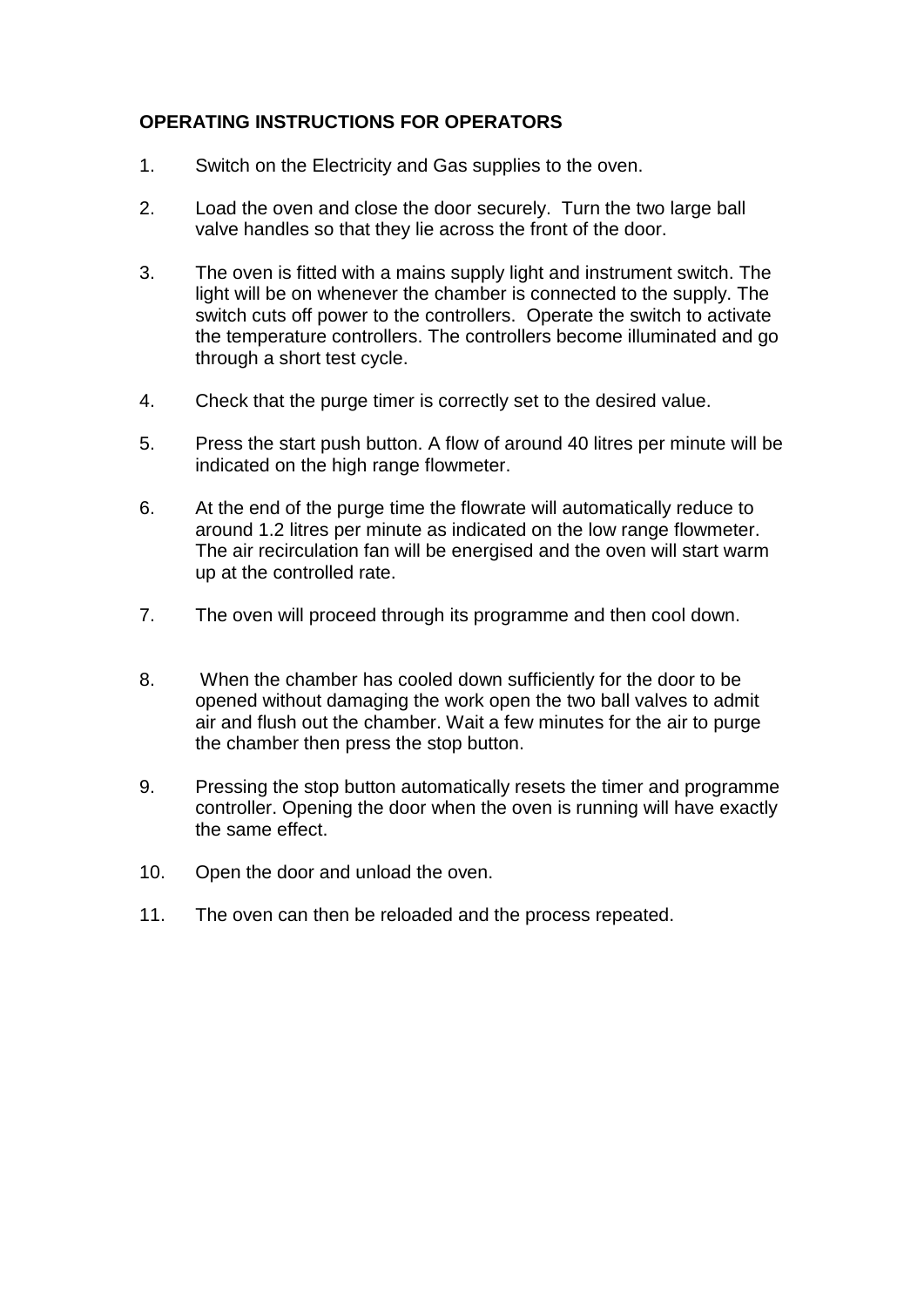#### **SETTING UP INSTRUCTIONS**

1. Switch on the supply to the oven.

2. The oven is fitted with a combined supply light and instrument switch. The light will be on whenever the chamber is connected to the supply. The switch cuts off power to the controllers. Operate the switch to activate the temperature controllers; the O position is off the I position is on. The controllers become illuminated and go through a short test cycle.

3. Set the desired time/temperature programme on the main temperature controller as described on the enclosed user guide. This is the temperature controller on the left hand side of the control panel. The manufacturer's handbook is enclosed with these instructions and gives full details of setting up the controller. Please note that the controller has been fully configured and set up at the factory prior to despatch. The following programme has been installed:

| Hb          | 0              |
|-------------|----------------|
| CYC.n       | 1              |
| Seg.n       | 1              |
| <b>Type</b> | rmPr           |
| Hb          | <b>OFF</b>     |
| TGt         | 50             |
| rAtE        | 30.0           |
| SEG.n       | $\overline{2}$ |
| tYPE        | dwEll          |
| Hb          | <b>OFF</b>     |
| dur         | 7.2            |
| Seg.n       | 3              |
| Type        | rmPr           |
| Hb          | <b>OFF</b>     |
| TGt         | 130            |
| rAtE        | 20.0           |
| SEG.n       | 4              |
| tYPE        | dwEll          |
| Hb          | <b>OFF</b>     |
| dur         | 1.2            |
| Seg.n       | 5              |
| Type        | <b>StEP</b>    |
| Hb          | <b>OFF</b>     |
| <b>TGt</b>  | 1              |
| SEG.n       | 6              |
| tYPE        | dwEll          |
| Hb          | <b>OFF</b>     |
| dur         | 100            |
| SEG.n       | 7              |
| tYPE        | End            |
| End.t       | dwEll          |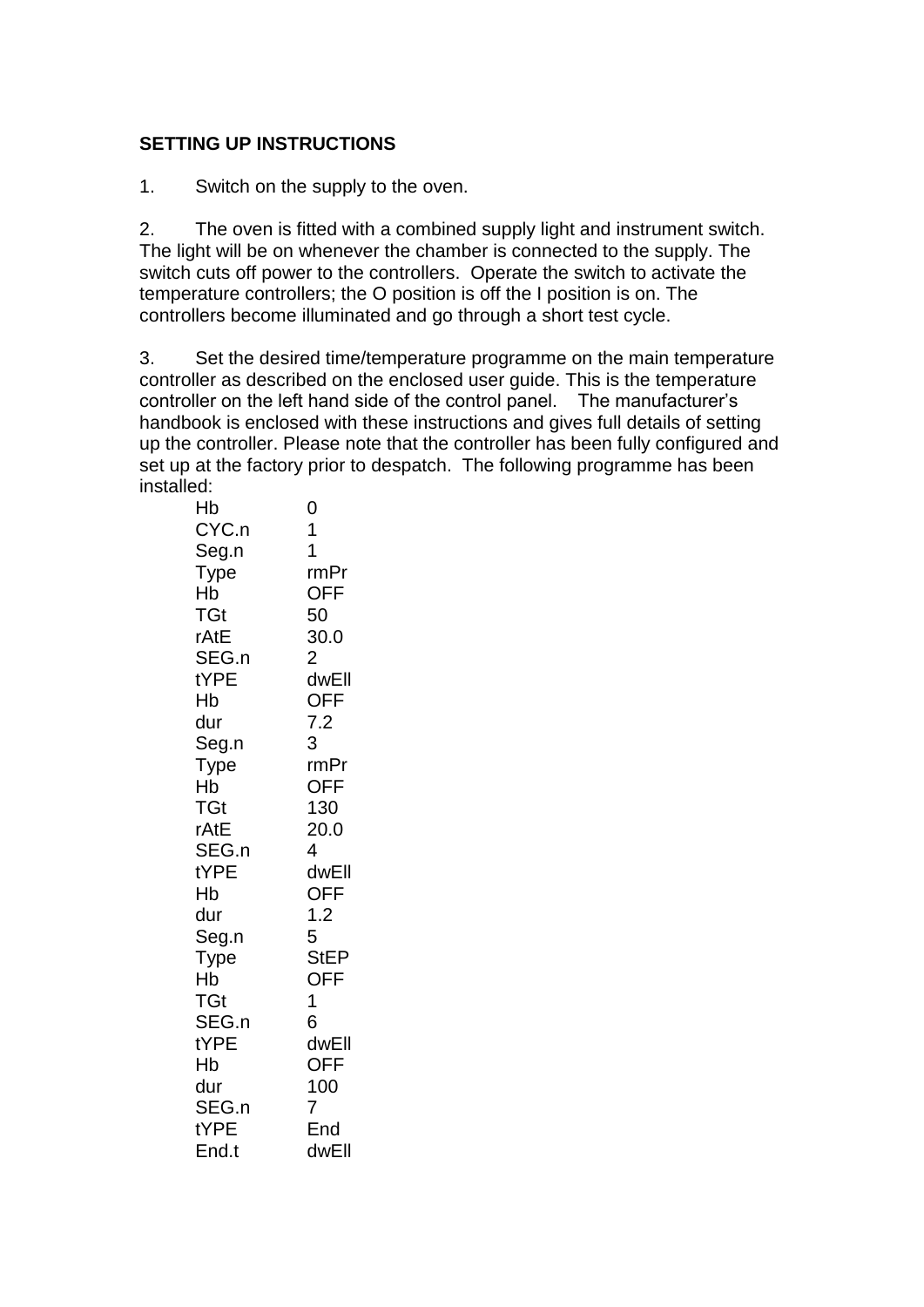4. Set the desired over temperature value on the Eurotherm 2116 over temperature controller. The over temperature set point should be set about 20°C higher than the maximum working temperature set in the main programme. The value has been factory set at 200°C. Refer to the Eurotherm 2116 user guide for details of changing this value.

- 5. A purge time of 1.5 hours has been preset on the purge timer. Refer to the user guide for the Syrelec M814HV Timer for details of changing the time.
- 6. Without any load in the oven close the door securely.
- 7. Press the start push button. Adjust the needle valve at the base of the high range flowmeter to give an indicated flowrate of 40 litres per minute.
- 8. Allow the oven chamber to purge for the set time. At the end of the purge time note that the high range flowmeter shuts down and flow is indicated on the low range flowmeter. Adjust the low range flowmeter to give a flowrate of about 1 litre/minute or sufficient to ensure a small flow of gas through the glass bubbler bottle mounted on the oven.
- 9. Check that the oven is starting to heat up. Press the stop push button to stop the oven fan and reset the timer and programmer.
- 10. The oven door may now be opened and the chamber loaded with work.
- 11. Be aware that opening the door when the oven is running will switch the gas and fan motor off and reset the timer and programmer. After the door has been reclosed the start button must be pressed again and oven will go through its automatic purge cycle before it starts to heat up again irrespective of what temperature the oven chamber is at.
- 12. WARNING Opening the door when the oven is hot will destroy the atmosphere and oxidise the work.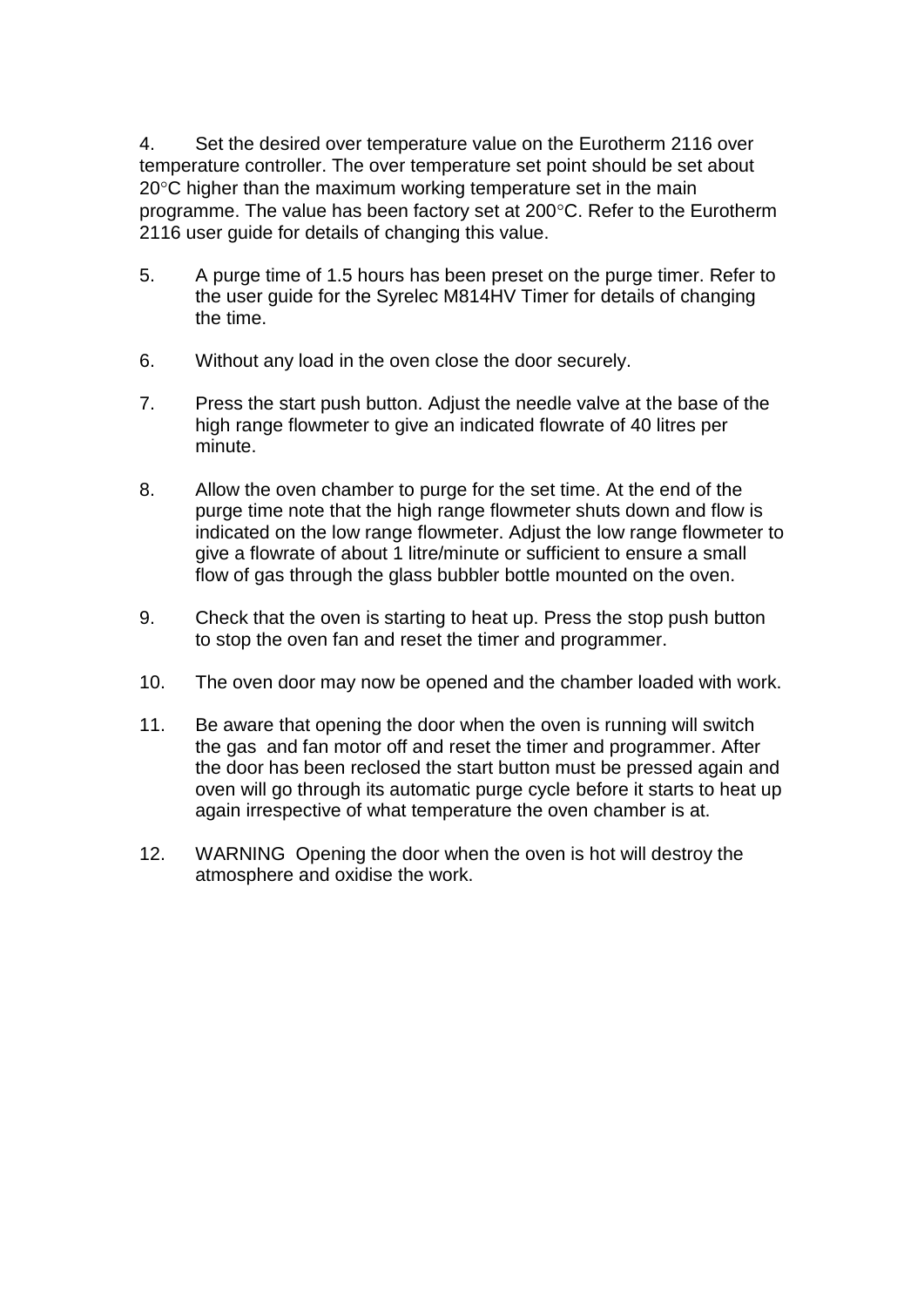### **MAINTENANCE**

Carbolite Ovens are designed to run for long periods without any regular maintenance. There are however some area's where periodic checking may prevent more serious problems occurring.

[1]

Listen to the fans running and check for any excessive noise which may indicate bearing or fan problems.

[2]

Check the total current being drawn on heat up and compare with the design load. If it shows a reduced loading this will probably indicate an element or SSR failure.

Carbolite Ovens will run quite happily with a significant reduction in heater power. The only noticeable effect will be an elongated heat up and recovery time. However faulty heaters should be replaced at the earliest opportunity as prolonged running with an unbalanced load may cause damage to either the solid state relay firing modules or the remaining heaters.

It is recommended that the above checks are carried out at 6 monthly intervals.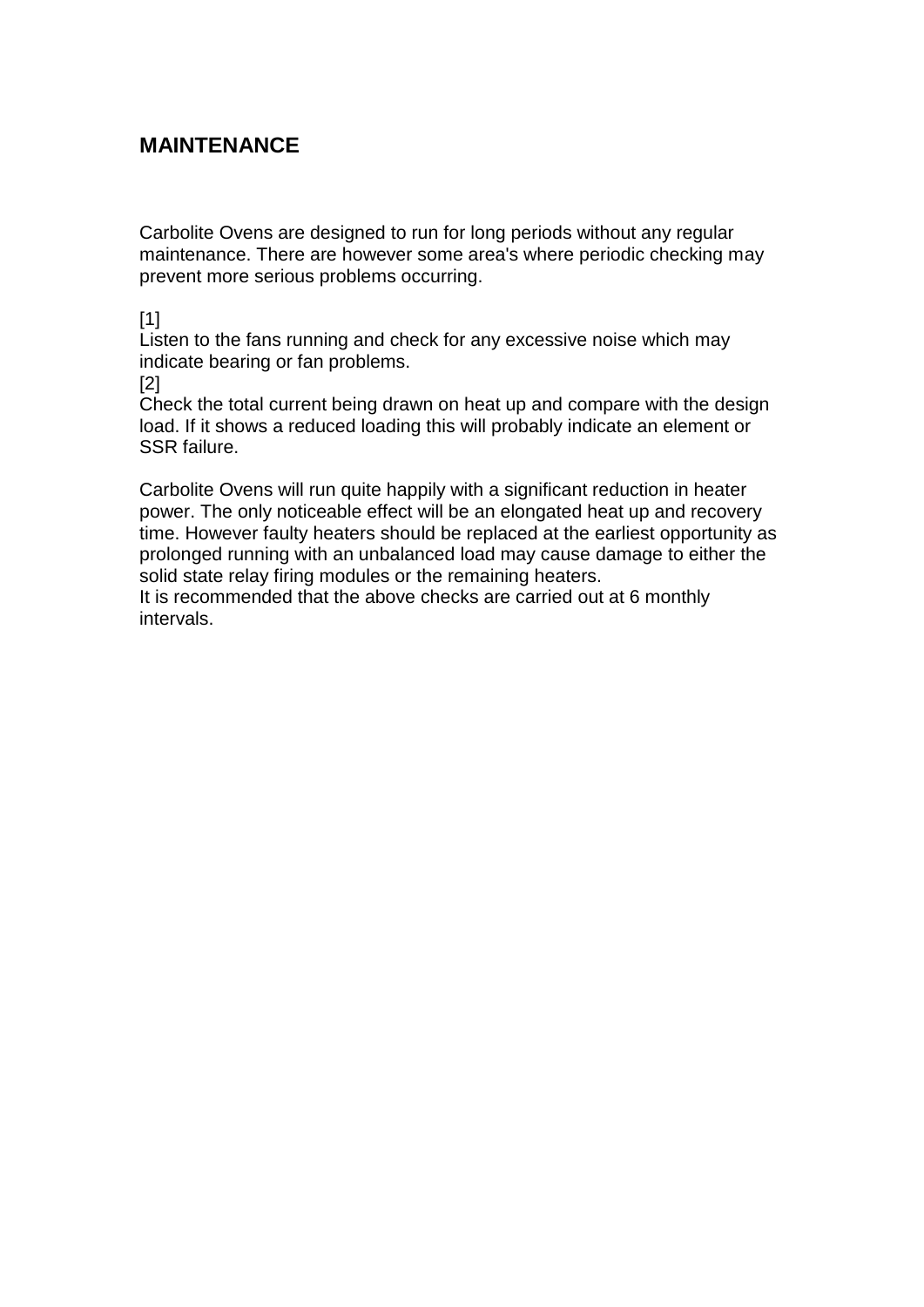### **TEMPERATURE CHECK**

In applications where a precise temperature is required then we recommend that regular checks are made on the set point temperature.

This can be done in one of two ways.

[1] Compare with a calibrated thermocouple and test instrument.

[2] Inject a mV input into the controller and check its response.

Should you not have the facilities to carry out such checks or require a full temperature survey carried out please contact our service department and we can arrange either for one of our engineers to carry out the test or put you in touch with one of the recognised independent test houses who will carry out the work for you.